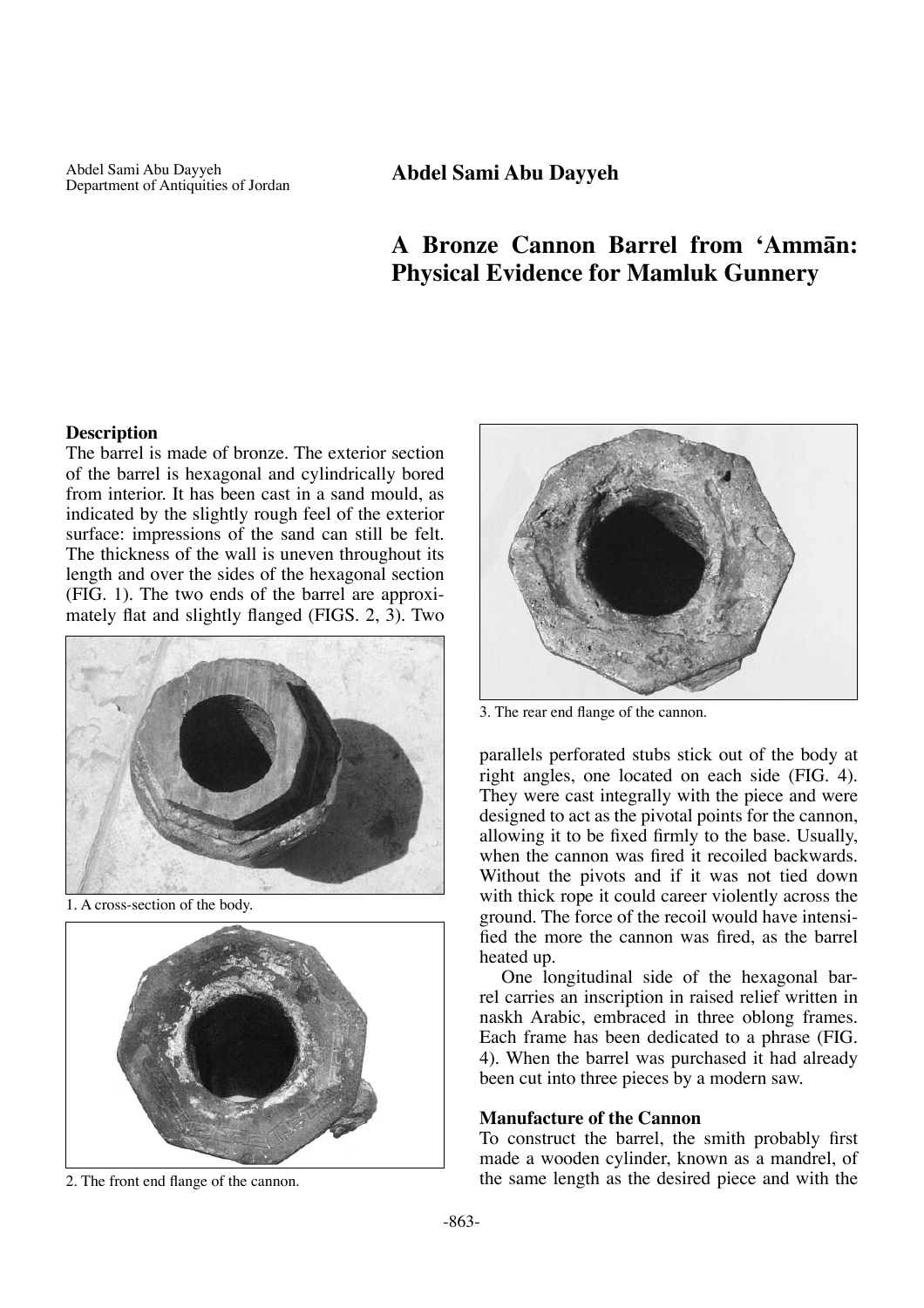

4. The complete barrel.

same diameter as its bore (FIG. 5). He would then have poured the molten alloy into the sand mould, into which the wooden mandrel would have been fixed. Having taken the shape of the mould, when the alloy cooled then the partly or totally burned wooden mandrel could easily be taken out, leaving a casting with a smooth bore.

As the barrel was built up on a mandrel it was open at both ends. It was probably made as a breechloader, in which the breech was in the form of a separate chamber, into which the gunpowder charge was loaded, with the open rear end being closed by a wooden plug. The shot would have been loaded into the barrel, with the chamber inserted behind it



5. A fragment with a mandrel of the barrel showing body thickness.

and kept in place by a wooden wedge. A fresh plug would have been required for each round. This hypothesis is supported by the flatness and flanging at both ends. The stubs of the two ends add to this evidence; they would have fixed the barrel firmly to the base so that it could not move horizontally or vertically unless the base was moved as well.

With this mechanism and method of operation, our cannon may have looked like the Alexandrian cannon described by al-Qalqashandi in his encyclopedia Subh al-A'sha which was made of copper and could fire iron balls ranging in weight from ten Egyptian *Ra†l* (about 4.53kg.) to more than a hundred *Ra†l* (45.3kg.) (al-Qalqashandi 1963: 144- 145).

In this case it seems that the smith found that no matter how carefully he shaped or smoothed the end of the chamber and the mouth of the breech into which it fitted, some propellant gas would inevitably escape over or through the breech. This is indicated by the roughness, flanging and flatness of both ends of our barrel.

## **Transliteration of the Inscription** (FIGS. 6-9)

- 1- The first frame reads in naskh Arabic as " '*Izz lemawlana al-sul†an al-malik"* (FIG. 6).
- 2- The second frame reads as *"alashraf abu aln(aßr) inal 'umrahu fī Sabīl Illah''* (FIGS. 7, 8).



6. The right end, inscribed with first phrase.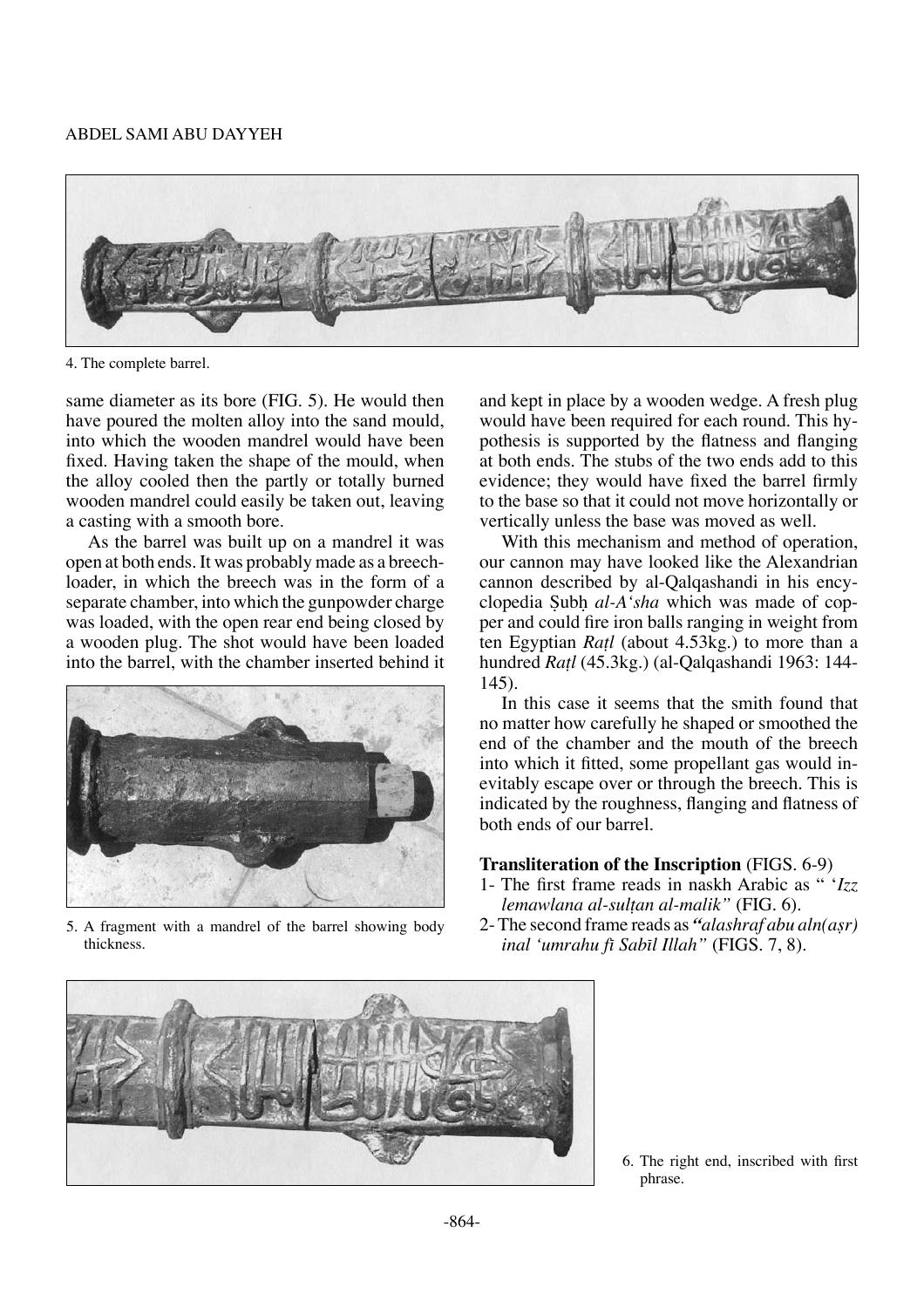## A bronze cannon barrel from Amman



7. A detail of the middle frame showing the king's name, Inal.

3- The third frame reads as *'amal al mu'alem alsabbak Rajab al-Hamawī* (FIG. 9).

## **Reading the Arabic Inscription and Translation into English**

- 1- The first frame reads translates as "Glory to our Lord the Sultan the King" (عز لمولانا السلطان الملك) (FIG. 6).
- 2The second frame translates as "Al-Ashraf Abu

8. The middle phrase included within the middle frame.

Aln(ßr) Inal created it for the sake of God". The two letters after the letters *aln*, which is part of the second royal nickname (Abu Alnasr) are missing owing to the modern saw cut (FIGS. 7, (الاشرف ابو الن(صر) إنال عمره في سبيل الله) (8

3- The third frame translates as "The work of the expert cast-man Rajab the Hamawi", i.e. from the Syrian town of Hama (FIG. 5) (عمل املعلم السباك رجب احلموي)



9. The left end, inscribed with the name and title of the manufacturer.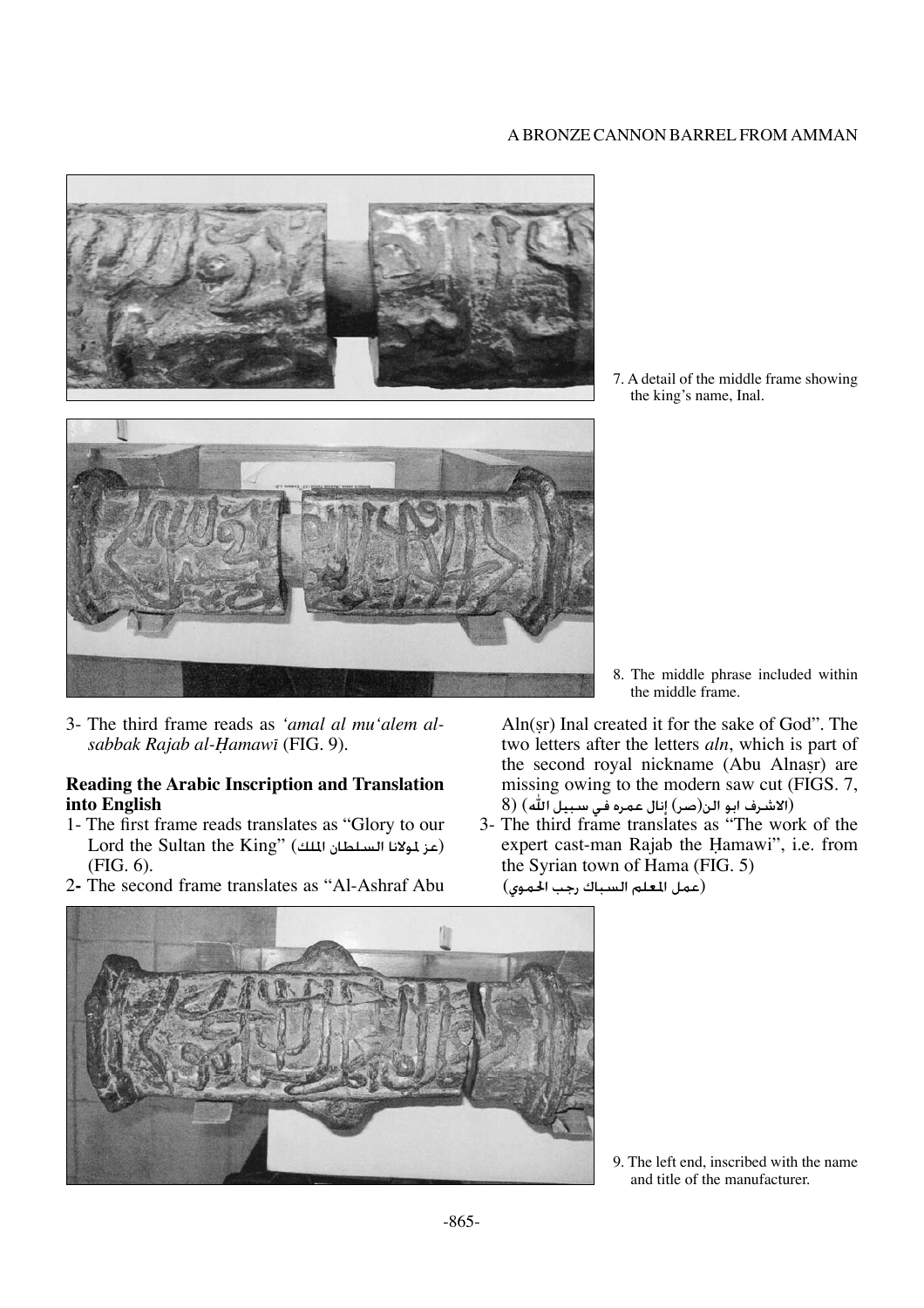In Arabic, the whole inscription reads: (عز مولانا السلطان الملك، الأشرف أبو الن(صر) إنال عمره في

سبيل الله، عمل العلم السباك رجب الحموي) The entire translation is therefore "Glory to our Lord the Sultan the King; al-Ashraf Abu Aln(sr) Inal created it for the sake of God; the work of the expert cast-man Rajab the Hamawi".

## **Dating the cannon**

Thanks to the mention of the proper name *Inal*, the nickname *al-Ashraf* and the two ranks of *Sultan* and *King* in the inscription, by referring to the list of Mamluk kings we find the Circassian Mamluk, Sultan the King al-Ashraf Abu Alnasr Inal, who was brought from Caucasia by 'Alaa Eddin and sold to Sultan Barqouk. After a long period, he was promoted to the rank of king for approximately eight years, between 1453 and 1461AD. Then, on account of age of 81 years, he abdicated in favour of his son, al-Shihab Ahmad. In addition to being described as merciful, just, patient and experienced in politics, Inal was familiar with gunnery and artillery, active in the construction of practical buildings and *sabils*, and keen on the fortification of borders. Thus, our cannon should date to the period 1453-1460AD.

#### **Brief Historical Background**

It is not the purpose of this paper to review history and technology of gunpowder or cannon in detail, as this has already been the subject of much discussion and debate. I shall therefore limit myself to points that are relevant to the subject of this paper, *viz*. the development of cannon manufacturing between the 13th and 15th centuries AD, in an attempt to assess the significance of our cannon.

It is well known that cannon has played a leading role in human history over the last seven centuries. Much has been written and reported about the wars of this period and the important role of artillery therein, but there seems to be a gap in modern literature dealing with the Arabic and Islamic world that relates to the history of gunpowder and cannon development in the 13th and 14th centuries AD. This is surprising as the technology is unlikely to have been transferred between China and Europe, without passing through the Arab and Islamic lands which lay between east and west (al-Hassan 2001: 1).

With regard to the propellant, it should be noted that gunpowder is simply a mixture of saltpetre, sulphur and charcoal that is first reduced to fine powder, then granulated, dried and used as a charge in cartridges, shells, firecrackers etc. (Alsiti 1950: 249-250; Webster's Dictionary 1971: 811; Encyclopedia of Islam 1979: 1055-1056). Despite the paucity of available information, it is generally accepted (e.g. al-Obaidi 1988: 152; Kelly 2004: 22) that the Arabs preceded the Europeans in the manufacture and refining of gunpowder and that this occurred sometime in the early 13th century AD, after 1240AD but before 1280AD when Hasan al-Rammah wrote instructions for the manufacture of gunpowder, purification of saltpetre, and descriptions of gunpowder incendiaries in Arabic (Kelly 2004: 22; Partington 1999: 22).

One of the earliest known Arabic and, indeed, world-wide references to the refining of saltpetre appears in the 13th century book *al-Furøsiyya wa al-Manaşib al-Harbiyya* (Book of Military Horsemanship and Ingenious War Devices) written by Hasan al-Rammah in the 1270s (Kelly 2004: 22). It includes the first instructions for the manufacture of gunpowder that approach the ideal composition for explosive gunpowder used in modern times (*viz.* 75% saltpetre  $\text{KNO}_3$ , 10% sulphur, 15% carbon), such as the *tayyar* 'rocket' (75 parts saltpetre, 8 sulphur and 15 carbon by weight) and the *†ayyår buruq* 'lightning rocket' (74 parts saltpetre, 10 sulphur and 15 carbon). He states in his book that many of these instructions were known to his father and grandfather before him (al-Hassan 1998: 130; Encyclopedia of Islam 1979: 1055-1056).

Regarding the cannon as hardware, it can be simply described as a strong cylinder, closed at one end and temporarily blocked by a cannonball at the other end, with a charge between the two. When the charge was ignited through the touch-hole, it quickly exploded, changing to highly compressed gas which expelled the ball to do the terrible service required of it.

Philologically, the word 'cannon' comes from its essential component, the cylindrical bore or barrel, probably from the Latin *canna*, which in turn originated from the Greek *kanna* — cane or reed — with an Italian suffix - *one*, giving us *cannone* or large tube (Webster's Dictionary 1971: 264).

The contribution of the Arabic and Islamic world to the development of the cannon can be clearly noticed from the number of Islamic artillery historians who compiled documents, which told the story of its evolution and usage. These documents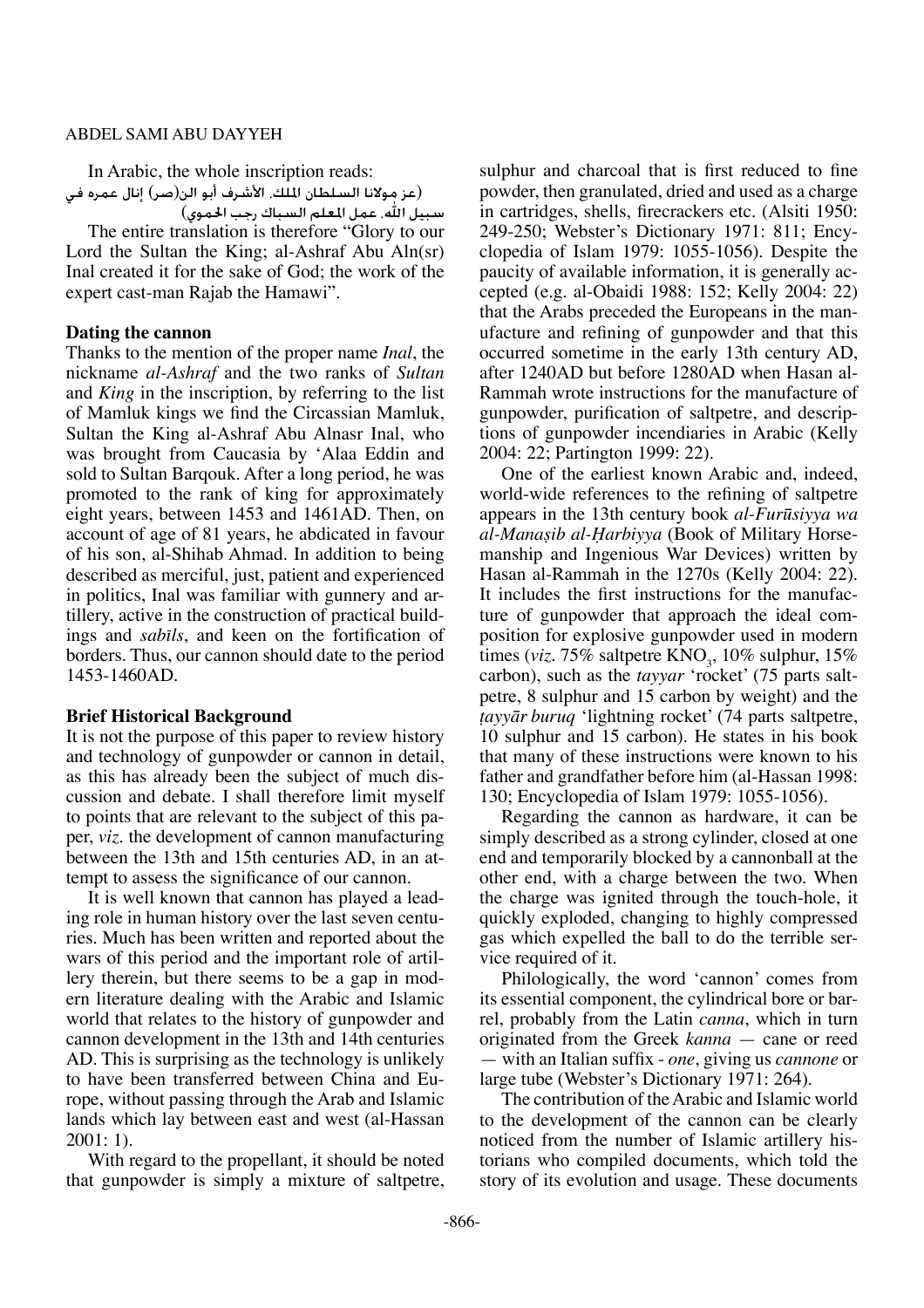have for centuries been considered the main references for the European artillery and war historians who translated those documents into their own languages. Of the Arab historians, Commander Najm al-Din Hassan al-Rammah (died 1294), who compiled *al-Furøsiyya wa al-Manaßib al-Óarbiyya* and *Ghayat al-Maqßød min al-'Elm wal 'Amal bihi*, deserves special recognition, as does the Andalusian cannon manufacturing expert Commander Ibrahim bin Ahmad bin Mohammad bin Ghanem bin Zakaria, who compiled a book in Spanish in 1631 which was translated into Arabic in 1639 in Morocco. It was entitled *al 'Iz wal-Rif'a wal-Manafi' lil-Mujahidπn fπ sabπl Illah bil-Madafi'* and described 32 sorts of cannon; Ibrahim is thought to have gained his experience from his father and grandfather (Zaki 1973: 108-109). Other Arab historians include al-Qalqashandi (1365), Ahmad bin Fadl al-Umari (1340), Ibnu Iyas (1352), Salih bin Yahya (1342), Ibn Khaldoun (1332-1406), Ibn Mankali (1370) and Shams al-Din Muhammad al-Ansari al-Dimashqi (died 1327) (Zaki 1973: 111-115)*.*

With regard to the manufacture and widespread adoption of cannon as a main machine of war, we find historians referring to the Mamluk Sultan al-Ashraf Qayetbay (1492) as the first king who adopted artillery on a wide scale. He established a specialised cannon force and fortified all borders and castles with cannon. His Alexandria and Rashid castles in Egypt were specially designed for this type of heavy weapon. We should also note the Mamluk cannons, including those of Qayetbay (1492) and al-Ghouri (1501AD), on display at the Topkapi Palace Museum in Istanbul; these were siezed by Ottoman forces when they defeated the Mamluks (Abu Ghaneemah 1983: 245)*.*

In the early stages of the cannon's development, they were made in two separate parts — the barrel and chamber — which were wedged or screwed together for firing. Sometimes the breech of the gun was an open box, with the chamber wedged into it. The best cannon were cast in bronze alloy and were bored so that the stone, iron or lead cannonballs were a close fit. They were provided with trunions, or at least with rings for attaching ropes, so that they could be accurately fixed and elevated when fixed on bases or mounted on strong wooden carriages (Calvert 2008: 8-9).

Cast iron, when it became available, was a much cheaper material than bronze. It was used both for cannonballs, completely superceding stone by the

#### A bronze cannon barrel from Amman

end of the 16th century, and for the cannon themselves. Cast iron cannon were favored by warlords because they were cheaper, but not by the gunners who were the ones who suffered when they burst without warning, often with fatal results. Failure of bronze guns could usually be predicted in advance by the development of a bulge. Furthermore, bronze cannon were usually indicative of high rank (Calvert 2008: 8-9).

#### **What Can We Learn from Our Cannon?**

- 1- Our cannon would have been a physical manifestation of the status of the Mamluk king, owing to the expense involved in casting in bronze.
- 2- Rajab al-Hamawi, whether as a person or a workshop, would probably have been a famous smith who specialised in cannon casting. Has fame was sufficient for him to inscribe his proper name and title on the cannon.
- 3- Our cannon suggests that the casting and use of cannons was widespread in the Arabic or Islamic world, possibly from the beginning of the Mamluk period, which predates their introduction to Europe in the 14th century (Encyclopedia of Islam 1979: 1058).
- 4- Our cannon manufactured in the Syrian part of the Mamluk Sultanate.
- 5- We learn from the inscription that the cannon had been manufactured by casting.
- 6- The mention of the king's name alongside the titles and nickname of the Mamluk sultan provides a firm date for the cannon itself and for the development of gunnery in the Arabic and Islamic world.
- 7- The mention of the phrase *fi sabeel illah* ("For the sake of God") clearly indicates the function of Arabic / Islamic.

#### **Comparative Analysis**

Consulting the Arabic sources we note that:

- 1- The first portable hand cannons to appear were those used by the Egyptian Mamluks to repel the Mongols in 1260 at the battle of 'Ayn Jåløt (St Petersburgh ms. 1963: 160).
- 2- Ibn Khaldoun (1332-1406), in his history *Kitab al-'Ibar*, how the King of Morocco, Sultan al-Marinid Abu Yousuf "used machines of besiege some of which could blow in a combustion and heated balls of stone and iron balls were projected, with a huge recoil" (al-Zahar 1982: 6; Ibn Khaldun: 188*)* when he besieged the town of Si-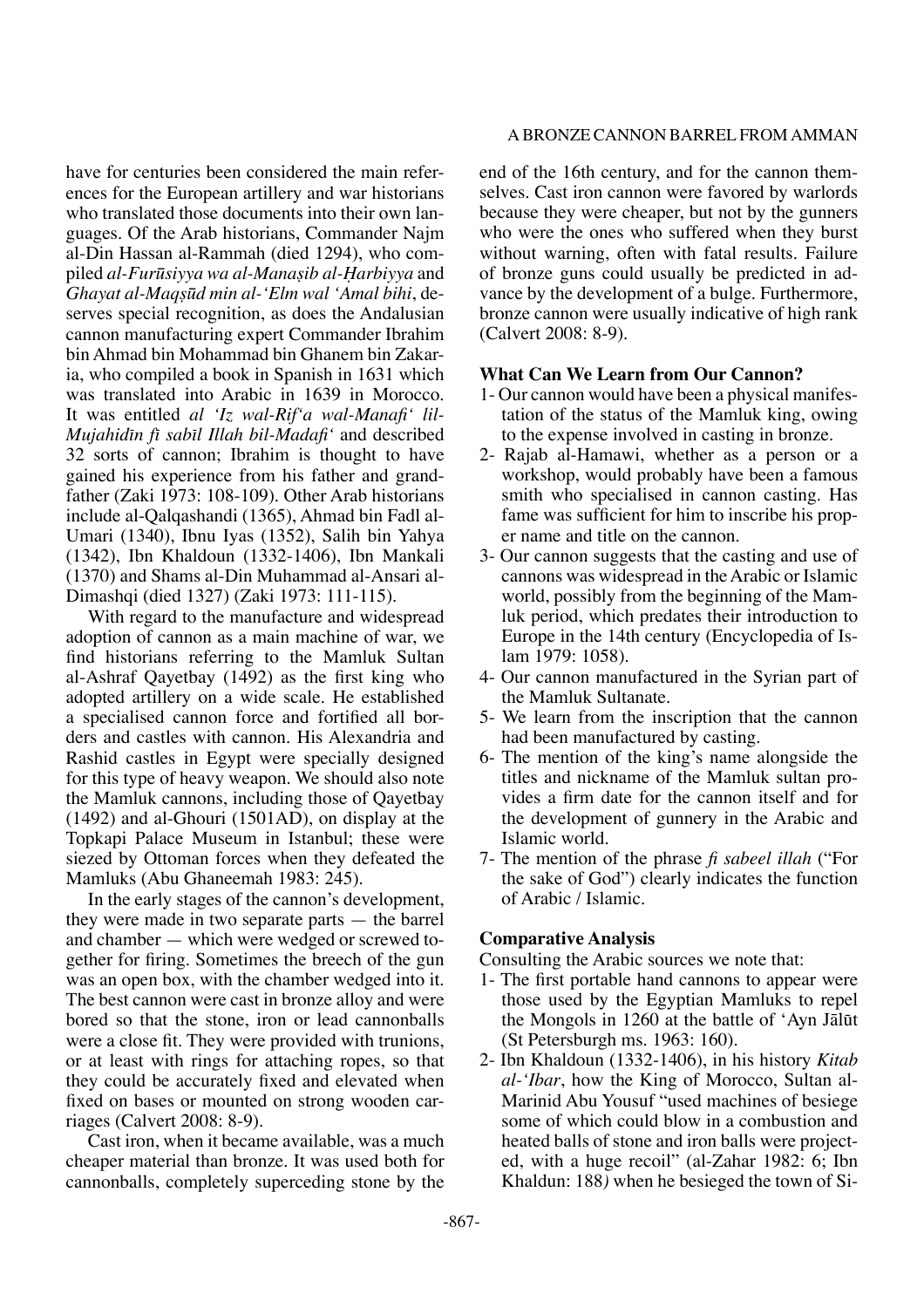jilmasa, on the desert fringes in North Africa, in the year 1273AD.

- 3- In 1340AD, the historian Fadl Allah al-'Umari described the cannon that were used in the attack of walled cities in his handbook for government officials: "They throw balls that batter the tops of parapets and break the columns of arches"('Umari 1894: 208).
- 4- The historian Salih ibn Yahya (1342AD) mentions that "the besieged people in al-Karak mounted on its walls together with five trebuchets" (Ibn Yahya 1969: 105).
- 5- It is also reported that in 1352AD the governor of Damascus fortified the citadel by mounting gunpowder cannon upon it (Ibn Yahya 1969: 105).
- 6- Ibn Mankali, in one of his military reports of the Crusades, written sometime between 1362 and 1370AD, wrote: "If the Franks who are facing us are cavalry then we shoot at them with incendiary arrows and cannon since their horses will be frightened away and when their mobilization is in disarray then they will be chased" (Ibn Mankali 1988: 19).
- 7- In 1365AD, al-Qalqashandi described the siege engines then in use in his encyclopedia *Subh al-A'sha*. Concerning cannon, he writes: "Among them (i.e. the siege engines) is the gunpowder cannon (*makahil al-barud*). These are the cannon (*madafi'*) that use gunpowder. They are of different types. Some throw iron balls weighing from ten Egyptian *Ra†l*(s) (about 4.53kg.) up to more than one hundred (45.3kg.)". He also reported that "I saw in Alexandria during the Ashrafiyya State, (of Sultan) Sha'ban bin Husayn, when Prince Salah al-Din bin 'Arram, God have mercy on him, was governor, I saw a cannon made of copper and lead and bound by iron ends. A huge heated iron ball was projected from it in the *maydan* (parade square or hippodrome), and it fell into the Silsila Sea outside Bab al-Bahr (Sea Gate), which is a faraway distance" (al-Qalqashandi 1963: 144-145).
- 8- The St Petersburgh Manuscript, which is attributed to Shams al-Din Muhammad al-Ansari al-Dimashqi, who died in 1327, is well known. In this manuscript a cannon is described thus: "Description of the drug (*dawå'*) that you put in the cannon (*midfa'*) — its composition (*'iyåruhu*) is potassium nitrate (*bārūd*) ten, charcoal (*fahm*) two dirhams and sulphur (*kibrīt*) one and a half

dirhams. Grind it finely and fill one third of the cannon (*midfa'*). Do not fill more otherwise it will split. Then let the wood turner make a wooden plug (*midfa'*) of the same size as the mouth of the cannon (*midfa'*). Ram (the gunpowder) tightly and place on it the ball (*bunduqa*) or the arrow, and give it fire at the ammunition (*aldhakhira*). Measure the cannon (*midfa'*) at the hole; if it (i.e. the *midfa'*) is deeper than the hole then it is defective and it will punch the gunner (*al-rami*), so understand this" (St Petersburgh ms.1963: 160).

- 9- It is said that many cannon cast in Egypt and inscribed with the names and titles of Mamluk kings, including Qayetbay (1492 AD) and al-Ghouri (1501 AD), are displayed at the Topkapi Palace Museum in Istanbul because they were taken there from Egypt by Ottoman forces after they defeated the Mamluks (Abu Ghaneemah 1983: 245).
- 10- It is said that al-Ashraf Qayetbay established a cannon force to defend the Egyptian borders and fortifications, especially at the Alexandria and Rashid fortresses. His son Mohamad devoted further attention to this type of weapon (Abu Ghaneemah 1983: 245).

## **Where Does the Cannon of 'Ammån Fit?**

Two parallels for the Mamluk cannon can be considered. First, the bronze cannon reported by al-Qalqashandi in 1365 AD and, second, the cannon cast in Egypt and inscribed with the names and titles of Mamluk kings, including Qayetbay (1492 AD) and al-Ghouri (1501 AD), which are displayed at the Topkapi Palace Museum in Istanbul.

In this case, our cannon is known to be cast in bronze alloy and inscribed with name and title of the Mamluk king who ordered its manufacture in the middle of the 15th century. It therefore predates the Qayetbay and al-Ghouri cannon described above.

## **Bibliography**

- Abu Ghaneemah, Z. 1983. *Jawaneb Mudπ'ah fπ Tarπkh Al-'Uthmaniyπn Al-Atrak* ( Positive parts of the Ottoman History). Dar Al-Furqan: Amman.
- Al- Hassan, A.Y. 2008. Gunpowder Composition for Rockets and Cannon in Arabic Military Treatises In Thirteenth and Fourteenth Centuries. *History of Science and Technology in Islam*. Retrieved on 2008- 03-29